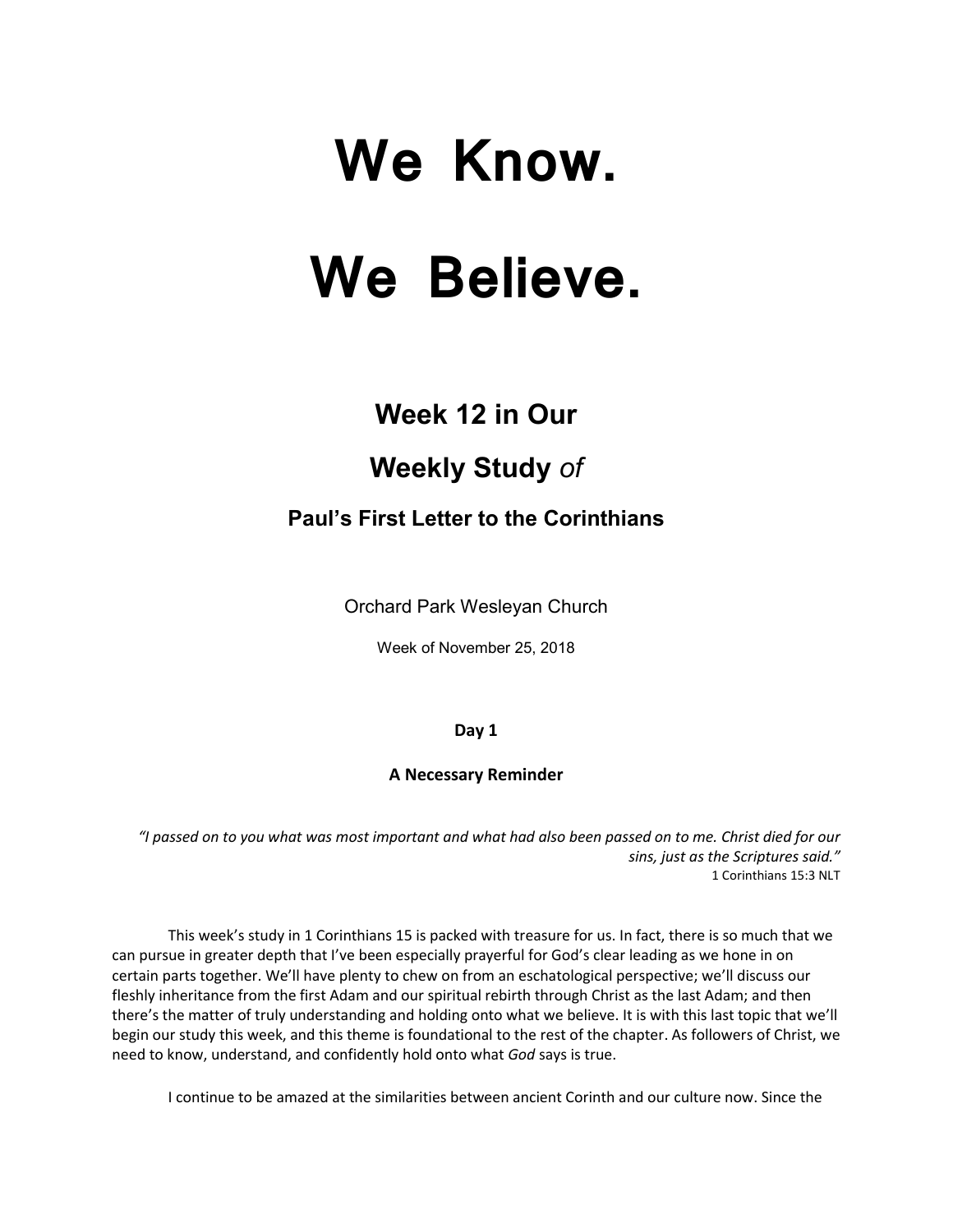very beginning, humanity has struggled with the same insecurities, doubts, fears, and failures. Our tendency is to cling to what we can see and touch—and to ignore or forget that which we can't. It's so easy to ignore truth that doesn't look us in the eye. That's the problem Paul was addressing with the Corinthian church in chapter 15, and this same theme permeates all the others that we'll study within the chapter. Everything Paul will talk about stems from the question, "Do you know what you believe, and will you hold onto it no matter what?"

#### **Please read 1 Corinthians 15:1-11.**

- Re-read verse 1, and write down why you think Paul says all that he does in the following verses, through verse 11.
- Fill in the blanks for verse 2:

"It is this Good News that saves you  $\_\_\_$  you  $\_\_\_\_\_\_\_\_\_\_\_\_\_\_\_\_\_\_\_\$ the message I told you unless, of course, you believed something that was never true in the first place."

 Paul begins this section of his letter with a reminder. The Corinthian church needed to be refreshed with the basic truth upon which the rest of their faith was built. Nothing Paul says in the remainder of this letter holds any water unless those to whom he wrote believed the Gospel of Christ and understood that their belief was rightfully based on truth. Paul needed to remind the Corinthian church of the surety of their faith to establish the grounds for what he would say next.

Sometimes we all need a reminder, don't we? Sometimes we just need to return to the Cornerstone of our faith by taking in the beauty and strength of the Rock and refreshing our minds as well as our spirits with the assurance that our faith in Christ is real, true, and worth holding onto. Belief in the Gospel—in Jesus Christ—is what saves us. But we must purposefully choose to continue believing it, renewing our minds by relying upon Christ as the Reliable One upon whom everything else is built. Not only do we live in a culture that continually challenges and even mocks faith in Christ. We're told that seeing is believing; but God says differently. God tells us that we must acknowledge Him first by believing, and then He will enable us to see...just as He did with Paul on the road to Damascus.

There is another reason that we all sometimes need to be reminded of the fundamentals of our faith, and it applies to the situation with the Corinthian church as Paul wrote this, too.

**Please read Jude 3-5.**

• About what was Jude "eager" to write?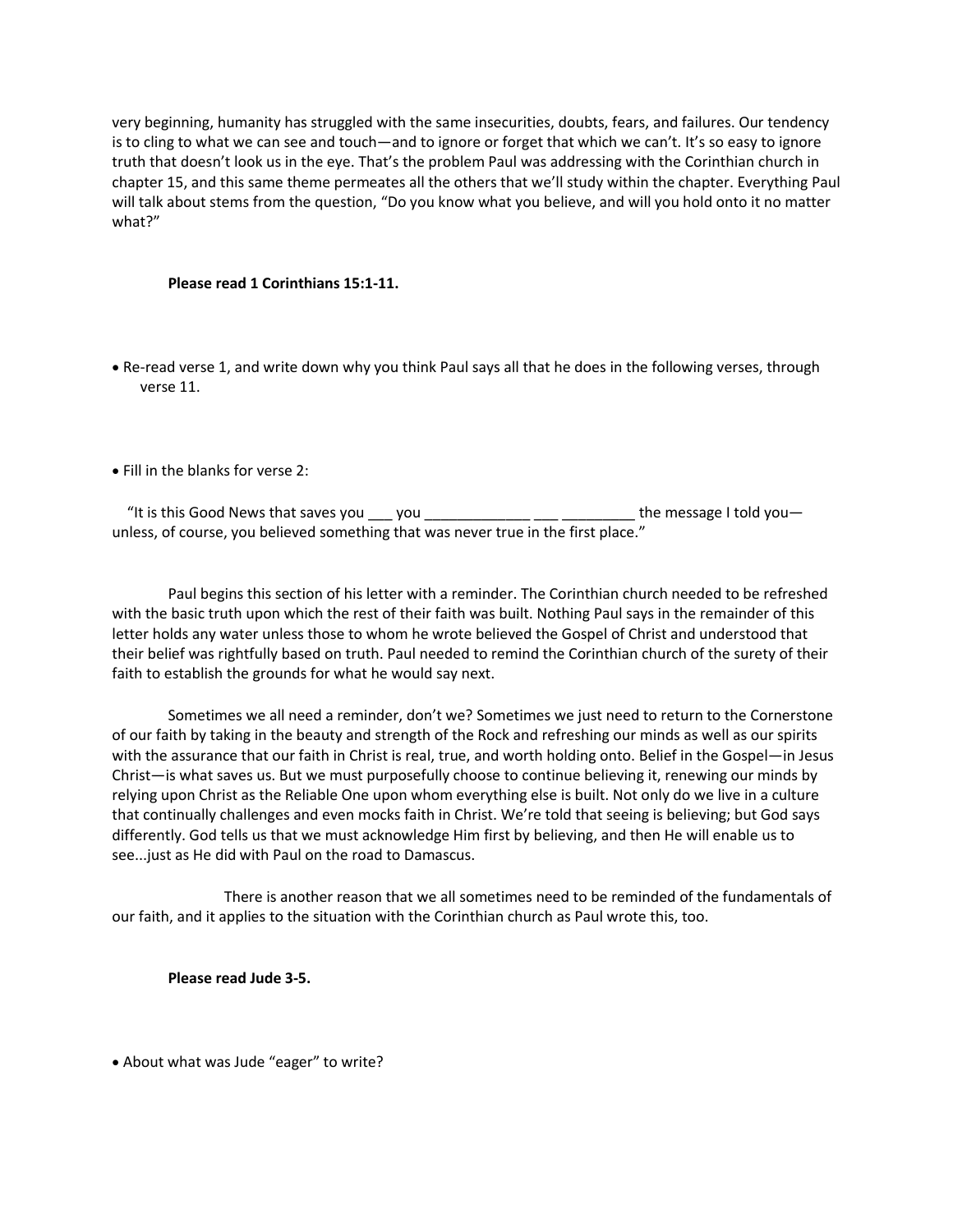- About what did he feel compelled to write instead?
- Why?

Jude wanted to write about salvation--the core of the Gospel and the motivation behind everything God promised and accomplished through Christ--but he found it more pressing to address the necessity for his readers to hold onto their faith. Why? Because ungodly people were infiltrating the church *undetected.* We, too, need to continually defend and contend for the purity of our faith. Even if we are thriving and utterly in love with Christ, we need to remain protective of that which God entrusts to us. Nothing is more threatening to the enemy's plans than a thriving church, and he will try anything to take it down.

From what we've seen of the Corinthian church however, many weren't exhibiting a thriving and passionate love for Christ and His ways. This church struggled with worldliness and conceit—all the more reason for Paul to remind them of the very simplest foundation of their faith. They needed refreshment that can only come by way of knowing Christ. It is in Him that their (our) faith rested; and what they believed, Paul said, was grounded in solid evidence and undeniable truth.

Verses 3-11 are so encouraging because here we see God's mercy through Paul. God inspired Paul to encourage and remind His people that what they believed was (and is) true. Paul gives three significant reassurances for the validity of faith in Christ: fulfilled prophecy, eyewitness accounts, and his own testimony. Following Christ does require faith, but I am so thankful that our heavenly Father doesn't ask us to step out in *blind* faith. Our faith is grounded in factual reality—enough that we can know that what we believe is solid and true but not so much that we have no need for God-pleasing faith. We still have to trust God and believe what we cannot see.

So let's also be reminded and encouraged as Paul assures the Corinthian church that their faith is grounded in the truth of Christ's life, death, and resurrection.

**Prophecy Fulfilled.** Prophecy makes up a large percentage of God's Word, and many of the Old Testament prophecies were written for one purpose: to enable the world to recognize the Messiah when He came to earth the first time. Paul uses this to remind the Corinthian church that what he had taught and they had believed—the Good News that Jesus is the Savior of the world—was and is true.

Paul only references two major prophecies that, in their fulfillment, prove that Jesus is the Christ: He died for our sins (Isaiah 53), and He was raised on the third day (Hosea 6:2, Matt. 12:40). There are dozens more throughout scripture, all of which were perfectly fulfilled during Christ's life, ministry, death, and resurrection. But Paul chose these two in particular because the Corinthian church had a fundamental error in its belief concerning the resurrection of the dead. (We'll talk more about this tomorrow.)

By reminding them that Christ died and was resurrected—in perfect fulfillment of Old Testament prophecy—Paul builds and encourages the faith of this church by emphasizing that God is always true to His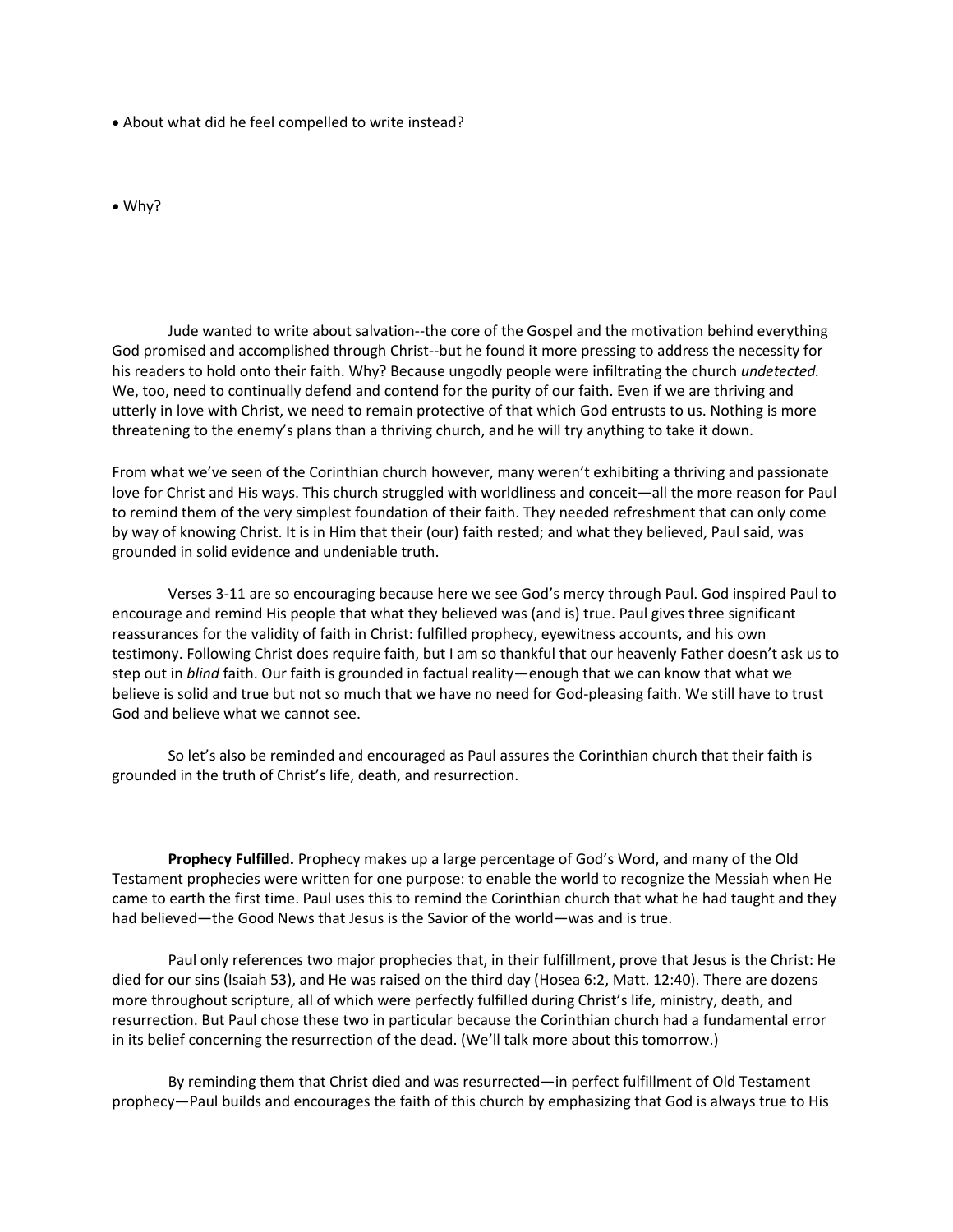word. Some in the Corinthian church was deviating from essential doctrine by denying that there would someday be a bodily resurrection of Christ's followers. We'll study this more tomorrow, but by specifically reminding the church that God raised Christ from the dead *just as He said He would do,* he is laying the groundwork for further correction.

We are right to apply this to ourselves, too. God's promises are as good as done. We hold fast to them and *expect* their complete fulfillment because our God is faithful. Let's keep this in mind as we study the rest of this week.

**Eyewitness accounts.** Had there been just one or two people that saw Christ after God raised Him from the dead, Christianity could still hold to the truth of such, but God made sure that we had more. After His resurrection, Jesus appeared to Peter, all 12 apostles, 500 of His followers in one large group, James and all the apostles, and finally, to Paul. Most of these people were still alive at the time Paul wrote this letter to the Corinthian church, and their story could be corroborated. With over 500 living eyewitnesses who testified that they saw the risen Lord, how much room was there to doubt that Jesus died and was actually resurrected? This is the same truth upon which our faith is built.

**A life turned upside-down.** This is perhaps the greatest—yet easiest to overlook—proof of our faith: change, redemption, freedom from sin. Such change was easy to see in someone like Paul because it was drastic and monumental. But God still writes His Name on believers today when He changes the deepest parts of us to conform to the image of His Son.

Even those with rosy childhoods and easy teen years cannot come into adulthood unaffected and unscathed by this broken world. We all have chips, cracks, and dusty corners in the hidden depths of our souls. God may not strike us blind to get our attention and change our lives; hopefully He doesn't have to! But His power is *real*—and it is *still* transformative. Someone with low self esteem can be lovingly restored to knowing his or her worth because of Christ; a hot-tempered friend can be brought to gentleness and self control under God's tender hand; your perpetual worry can melt away because of Christ's peace that passes all understanding. God is still working in His people, and when we willingly surrender to His transformative power, He will display His glory to the lost we encounter. *He wants to.* The question, then, is not will *God* but will *we?* Will we cooperate? Will we choose to look for His work in our lives, and will we acknowledge it faithfully and with thanksgiving?

**Consider:** What is the hardest thing for you to believe about your faith? What is it that encourages you most as you consider the reality of Christ's life, death, and resurrection? How does this fortify your belief? How does this build your trust in everything else God says?

**Pray:** Thank God that He is sensitive to your need to for reassurance. Ask Him for that if you need it now. Pray that He will build your faith and trust in Him and His Word—all of it.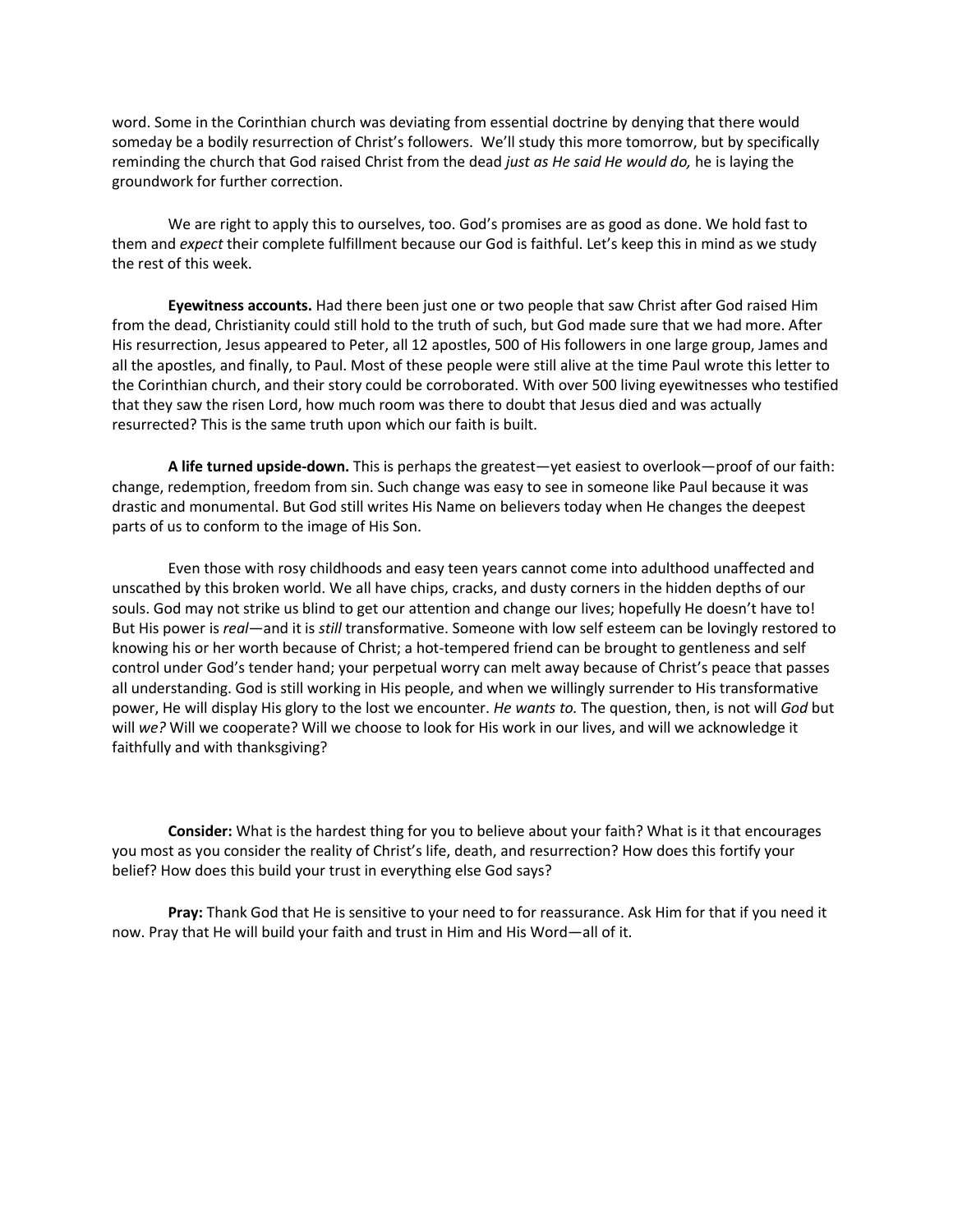#### **Day 2**

#### **Risen Indeed**

*"But in fact, Christ has been raised from the dead. He is the first of a great harvest of all who have died."*

1 Corinthians 15:20

Paul spent verses 3-11 laying the groundwork for what we will study today and even throughout the rest of this week. In order to believe everything that Paul writes next, we need—and the Corinthian church needed—to be fully confident that our belief in Christ is based on rock-solid truth. With the confidence that comes from knowing that our faith is rational; that our Savior lived, died, and rose again, we have the assurance and the confidence to believe all that Paul teaches in the rest of this chapter. I say this because the Corinthian church faced a similar challenge to what we face daily.

#### **Please read 1 Corinthians 15:12-20.**

The Corinthian church was experiencing one of the same pressures that we face today: mockery from the unbelieving world. Among the educated in ancient Greco-Roman society, "the concept of a physical, embodied existence after death was known mainly from popular fables and was thought laughable...."<sup>1</sup> This spilled over into the church, too, as some were denying that God would someday raise the bodies of believers as He did with Christ.

Does this sound familiar to you? It does to me. In our culture, it's hard to go through a day without encountering some mockery of Christ, God, or those who hold strongly to the Christian faith. I can't count how many times I feel a mix of grief and righteous anger because I hear the name of God insulted, Jesus mocked, and Christians ridiculed. This attitude from the world presses in on us sometimes; it can threaten our boldness and steal our security as we shrink back and cling quietly to the faith that has been entrusted to us. I'm sad to admit that I've been there; I have shrunken back in fear and insecurity and wondered how to share Christ with those who consider my faith a sign of weakness, naiveté, or worse, stupidity. I have feared what others think of me because I know and love what they can't see. I have doubted aspects of my own faith and beliefs, wondering if maybe I had understood some of it wrongly; maybe God didn't mean some things so literally.

• What about you? What intimidates your witness? Challenges your belief? Where do you find yourself wanting to compromise the solid doctrine entrusted to you?

<sup>`</sup>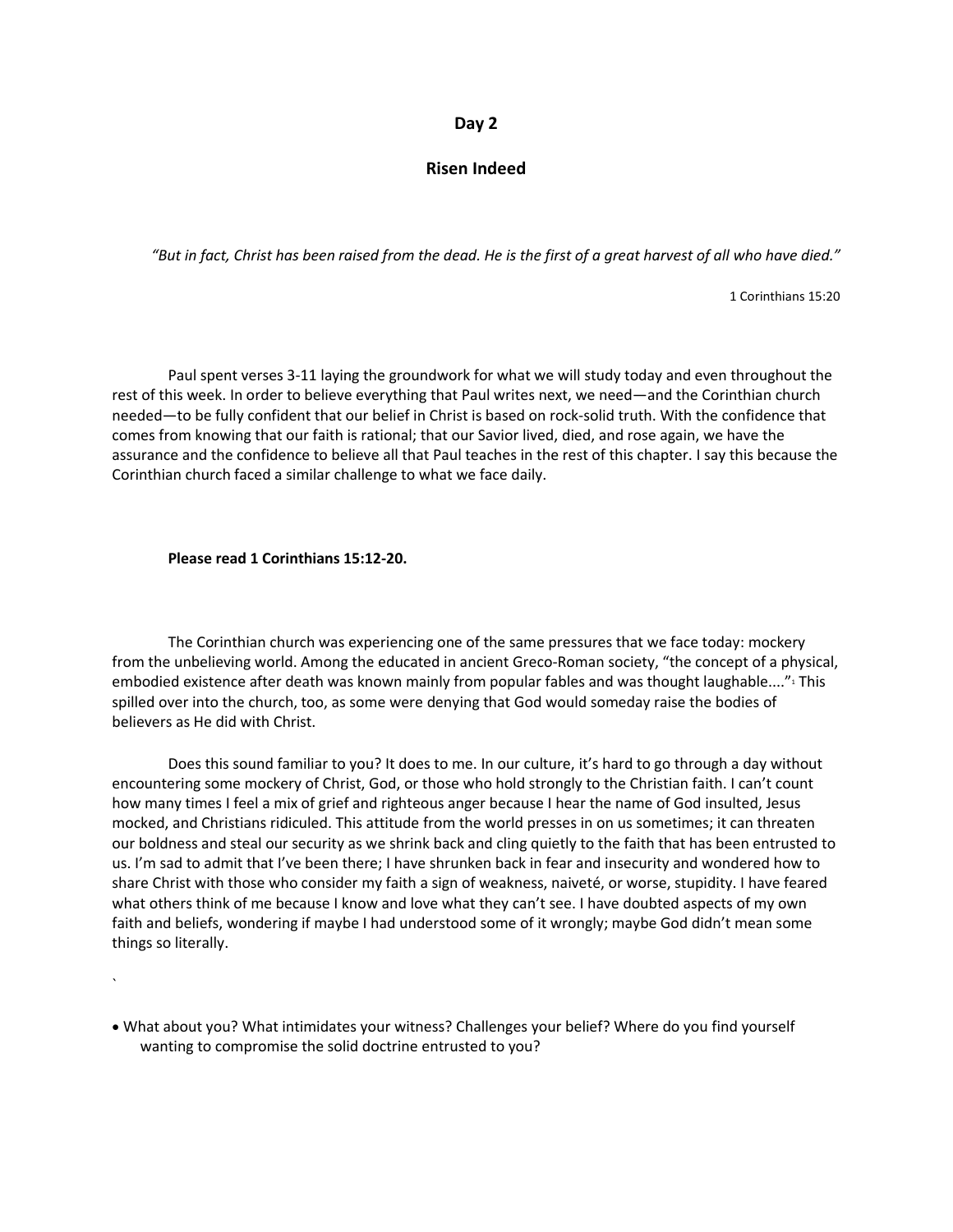I am sad that our brothers and sisters in ancient Corinth faced the same challenges, but I am so thankful that we're not alone. I am thankful that God inspired Paul to write this down, admonishing the Corinthian church for compromising and denying the truth that they once believed. Paul swiftly corrected their error and reminded them that their faith hinged on believing in the resurrection—Christ's and theirs. Why?

**If we deny that God will raise Christ's followers, we deny that He raised Christ, and we're lying about God.** That's a serious claim. Paul says that if we deny the resurrection of the dead," we're denying Christ's resurrection, too. If we deny Christ's resurrection, then we've actually been lying about God.

Similarly, if we believe the truth of the Gospel and recognize that God raised Christ from the dead but refuse to believe that He'll do the same for Christ's followers; if we believe that God fulfilled all the Old Testament prophecies but won't believe what He says He will yet accomplish; then we deny God's faithfulness and accuse Him of not fulfilling His promises. What God accomplished through Christ is what He promises to do for all of His people: to give us eternal life with Him. The Corinthian church—and we—need to believe that as much as we believe that God raised Christ.

**Without the resurrection, our faith is useless.** The entire hope of the Gospel is eternal life for anyone who believes that Christ died for our sins and accepts His sacrifice on our behalf. If we let go of essential doctrine like the resurrection and eternal life; if we let it be watered down to fit better with the world's view; then we're giving up the power and hope of the Gospel.

Furthermore, if our only hope is Christ on this earth, Paul says that makes us pitiable!

**Please read 2 Tim. 3:10-13.** 

Anyone who serves Christ will endure suffering. What a sad existence we have if we have no hope of being raised with Him but only the assurance of suffering. Why would anyone risk spread the Gospel? Why would Paul have risked his life? Why do missionaries risk theirs? Why reach out in love to a family member, neighbor, or co-worker? To entice them with suffering? No!

Instead, we need to *wake up*, as Paul says. We need to recognize

that our faith is founded on what God says—not what other people say. God says that He sent His only Son to die in order to save the lost world He loves. God says He raised Christ from the dead and that He will someday raise us, too. God says that we will live forever in His loving presence. So instead of letting the world around us steal that joy from us, we need to fortify our beliefs by understanding who God is and what He says. We need to seek Him with all of our hearts in order to know Him. We need to hold each other accountable to doctrinal truth, seeking God *together*, so that we can stand up under the pressure of those who would mock Him and cause us to shrink back. The eternity of the lost depends on us holding to a pure faith in Christ. We need to know Him and what He says. We need to believe it and know it so we can teach it and pass it down. We need to take it to the world and not let the world steal our joy from us.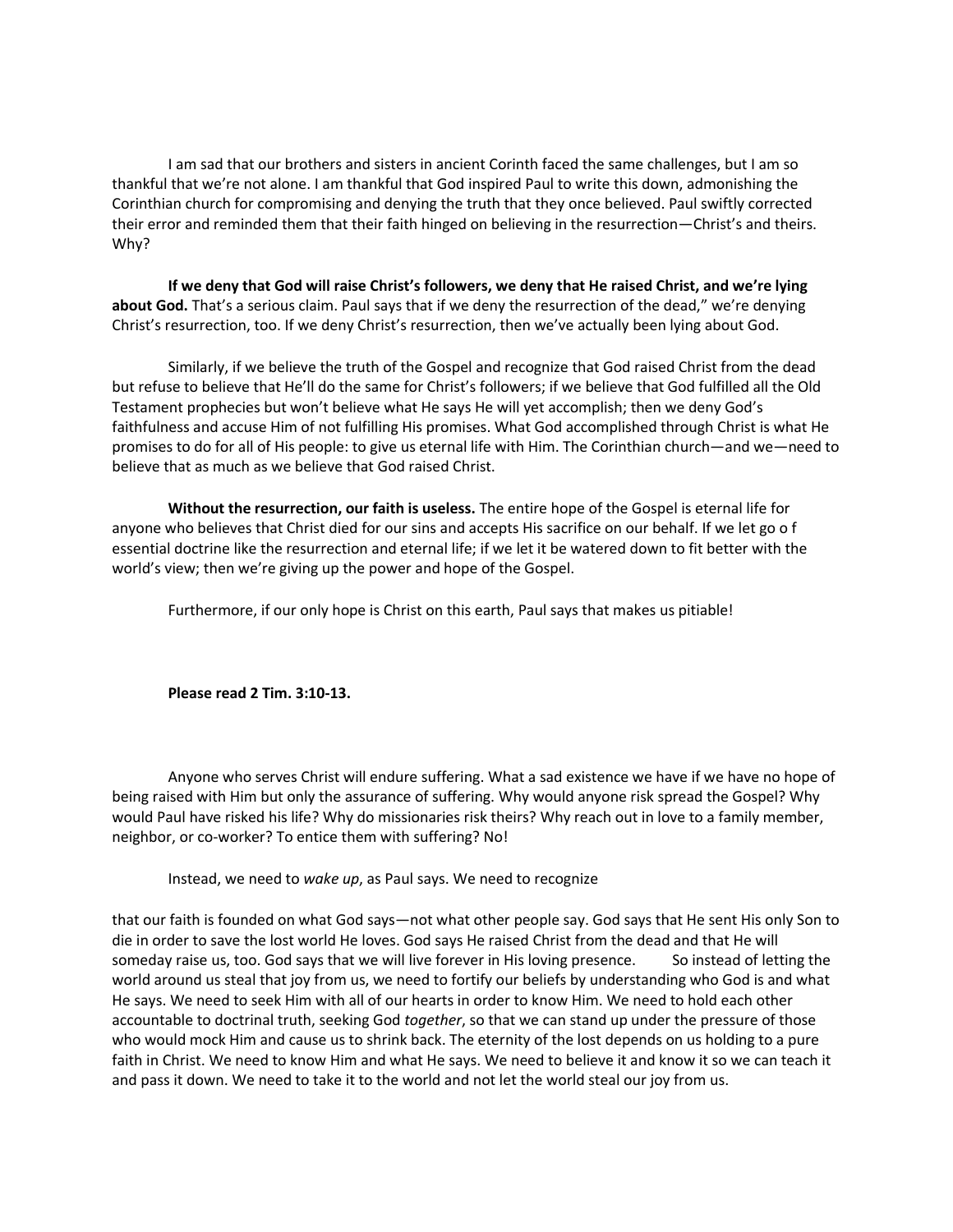We *have* to hold onto the fundamentals of our faith, no matter how the world hates and mocks them. Why?

**Please read 1 Timothy 3:14-16 and 6:20-21.**

We, as Christ's church, are the foundation of truth in this world. We have a heavy responsibility to proclaim and hold fast to the truth of Christ so that that truth continues to reach and save the lost until the day of Christ's return. Though we can't answer every question or explain every mystery, God has entrusted His people with the responsibility of displaying His glory and proclaiming His Son for the salvation of the world. We do not take this charge lightly; we uphold and stick to truth because to depart from it is to depart from Christ.

• What does Jesus say will happen if we deny Him before others in Matthew 10:32-33?

Some in the Corinthian church were dying the truth of the future resurrection of God's people. They watered down their faith, possibly because they felt like the world around them considered them less intelligent because of it. But to deny what Christ says is to deny Christ Himself. Yes, we will face opposition; we may face ridicule; we will suffer somehow on His behalf. But to share in His sufferings is to know Christ (Eph. 3:10), and the very truth for which we suffer also promises our reward. Our reward is not tied to this earth but is set for us in resurrection and life with Christ.

**Consider:** How hard is it for you to believe *everything* God says? How does society influence your belief in God's promises? There's not one of us who doesn't struggle with this to some degree. Perhaps this is why faith is so pleasing to God. When you believe Him, God counts it to you as righteousness (Gen. 15:6). He knows the challenges of this world; Christ Himself faced all of them. Rest assured that God loves you and will strengthen you as you stand for Him. He will increase your faith if you ask Him to.

**Pray:** Thank God that He has reward in store for you! Ask Him to give you more faith to confidently believe all that He says—and that you can't see. Ask Him to help you rely on the steadfastness of His love and promises.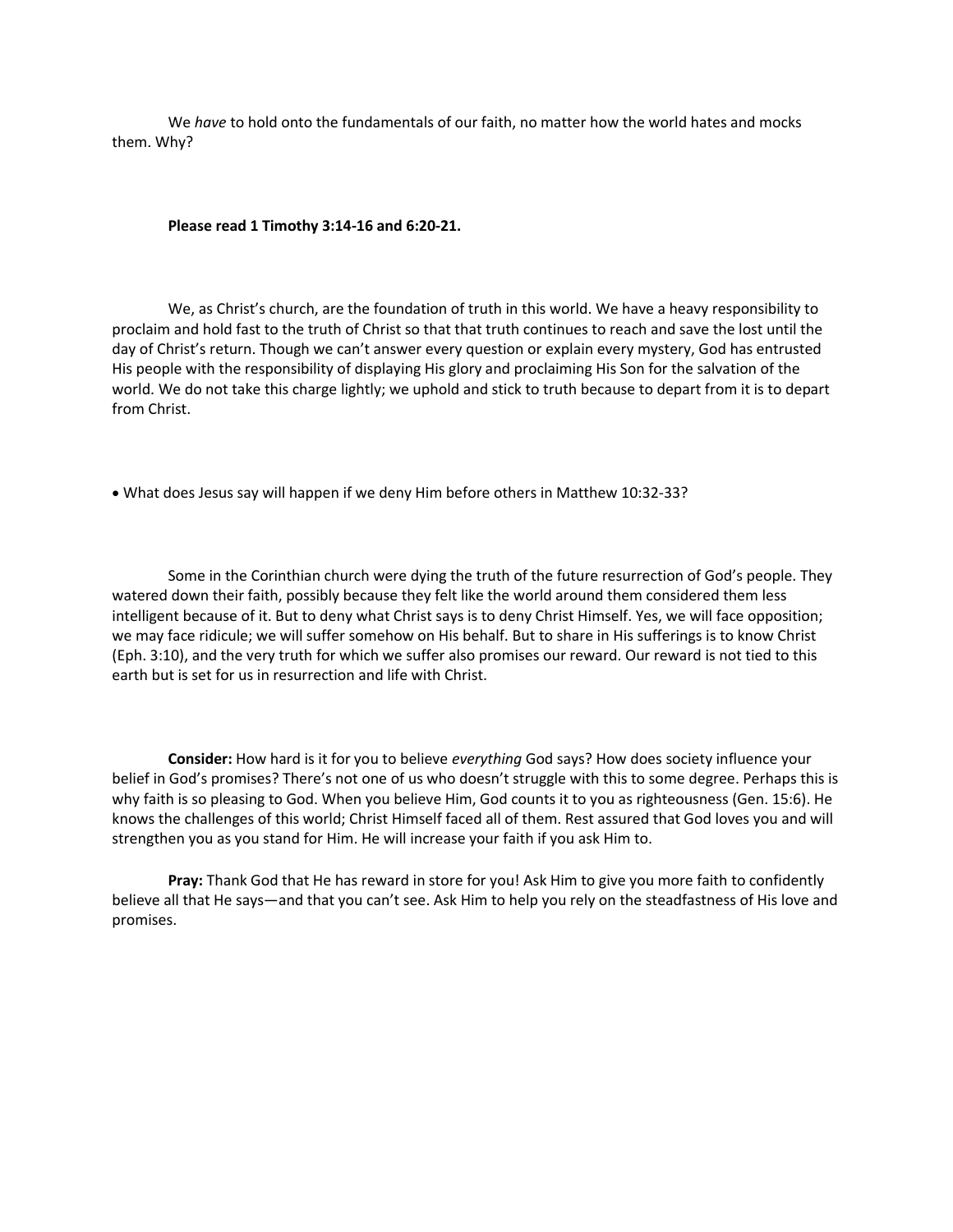#### **Day 3**

#### **The First**

*"But there is an order to this resurrection: Christ was raised as the first of the harvest; then all who belong to Christ will be raised when he comes back."*

1 Corinthians 15:23

We're going to cover a lot of ground in a little time between today and tomorrow. The topic of our study over the next two days deserves much more attention and depth than I can give to it. We're essentially touching on the subject of the fullness of Christ, and I'm feeling unworthy to even approach it. No matter how much we learn today, we're only grazing the surface. God is infinitely more than we can ever fathom; Jesus, though He came to earth as a man, is also fully God. No matter how tender, loving, familiar, and approachable He is, He is still *I Am*. So let's approach this humbly and ask God to speak what He wants us to hear.

#### **Please read 1 Corinthians 15:20-29.**

- According to verses 20 and 23, Christ is the "firstfruits" or "first of a great harvest" of what?
- Write out the order of events as they are described in verses 23-24.

Paul describes Christ as the "first of a great harvest of all who have died." Jesus' bodily resurrection was the preview of what we all will experience when we belong to Him. This is the great hope of salvation

through Christ—that death has lost its power, its destruction, its hold on life. Our hope is Christ and that we will be resurrected for eternity as He was resurrected and lives forever at the right hand of His Father.

Let's take a moment to consider that the sadness and permanence of death really are defeated. This is why Paul breaks out into the saying, "O death where is your victory?" in verses 54-55. What a comfort to those who have lost loved ones. We often take comfort—and rightly so—in the fact that we'll see them again in heaven; but do we consider often that we'll see them *raised to life*? Through Christ, all things will be restored and made right.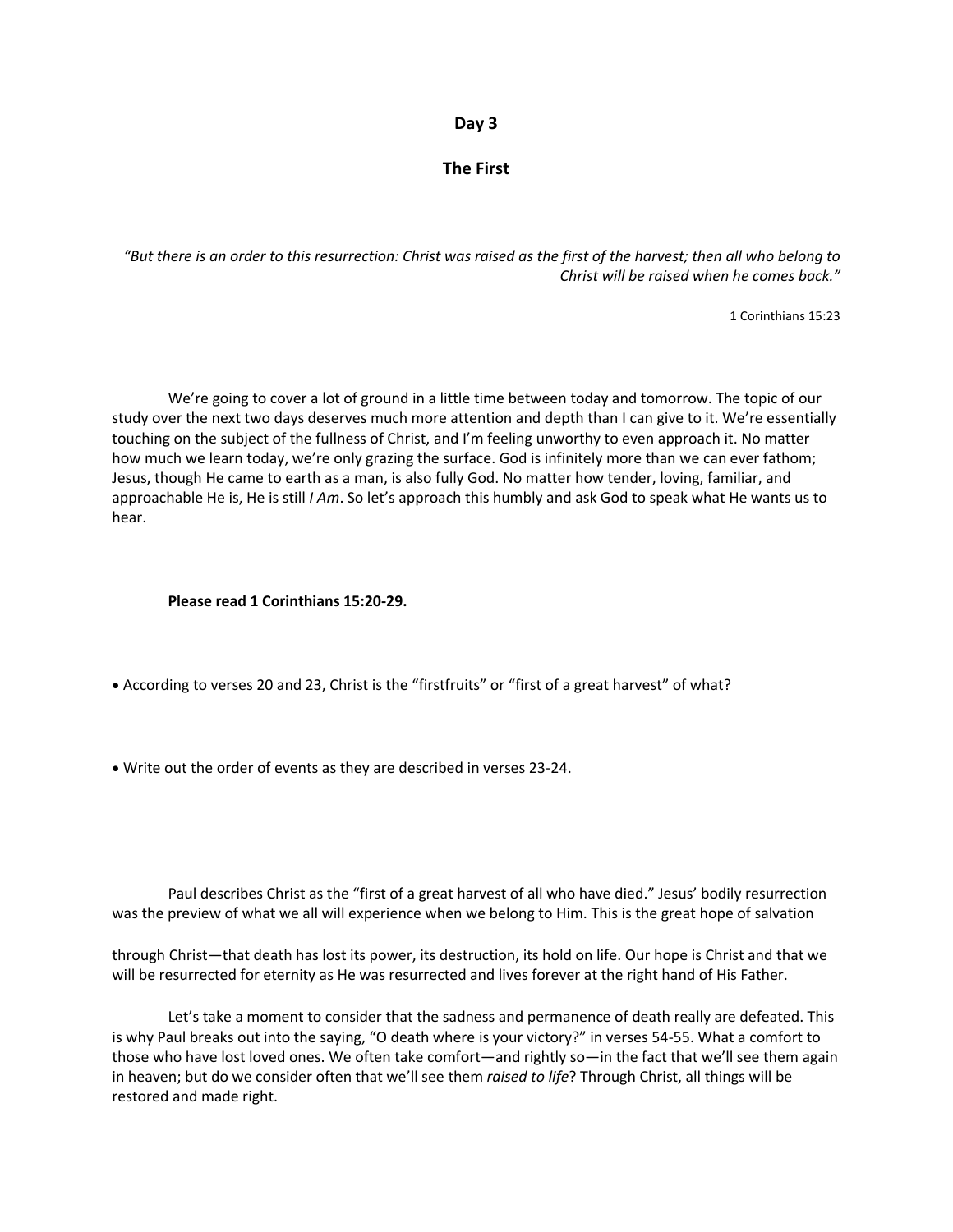Death could not hold Jesus. He was raised to life again, recognizable and scarred—but in everlasting, incorruptible, never-decaying splendor. So will we be, my friends. This is the promise of eternal life. It's not a vague promise of an intangible spiritual existence. It is *life*. Our bodies will be raised; we will be as beautifully varied for eternity as we are now but better.

I love that Paul explains the order according to which the resurrection from the dead will occur. Anytime we get detail like this in the Bible, we ought to pay it careful attention. Jesus was the first; by His death and resurrection, all of humanity is given eternal life (those who accept eternal life by believing in Him as Savior). Next, when Christ returns, all those who belong to Him and have died will be physically and literally raised from the dead. After that, Christ will reign and defeat every enemy that raises itself up in opposition to Him. He is the first raised to life and the final Victor.

• What is the last enemy that Christ will defeat?

Once and for all, Christ will defeat death and establish everlasting life. He will complete what He set out to do: to restore all things to His Father. Jesus will establish God's kingdom as God intended it and will restore God's treasure to Him.

#### **Please read Isaiah 62:1-5.**

- What will God's people be in God's hand (v. 3)?
- What will God's people be called (v. 4)?
- What is the metaphor in verse 5?

I can't get over the honor God gives us—the undeserved, overflowing, gushing honor. We who so often turn astray are the objects of His unrelenting affection. We are the reason God released His only Son to humility, shame, and death. We are the reason He raised Him to life again. Christ, the One who defeated sin, will return to raise His people to eternal life, to reign, and to subject everything to Himself—death last of all.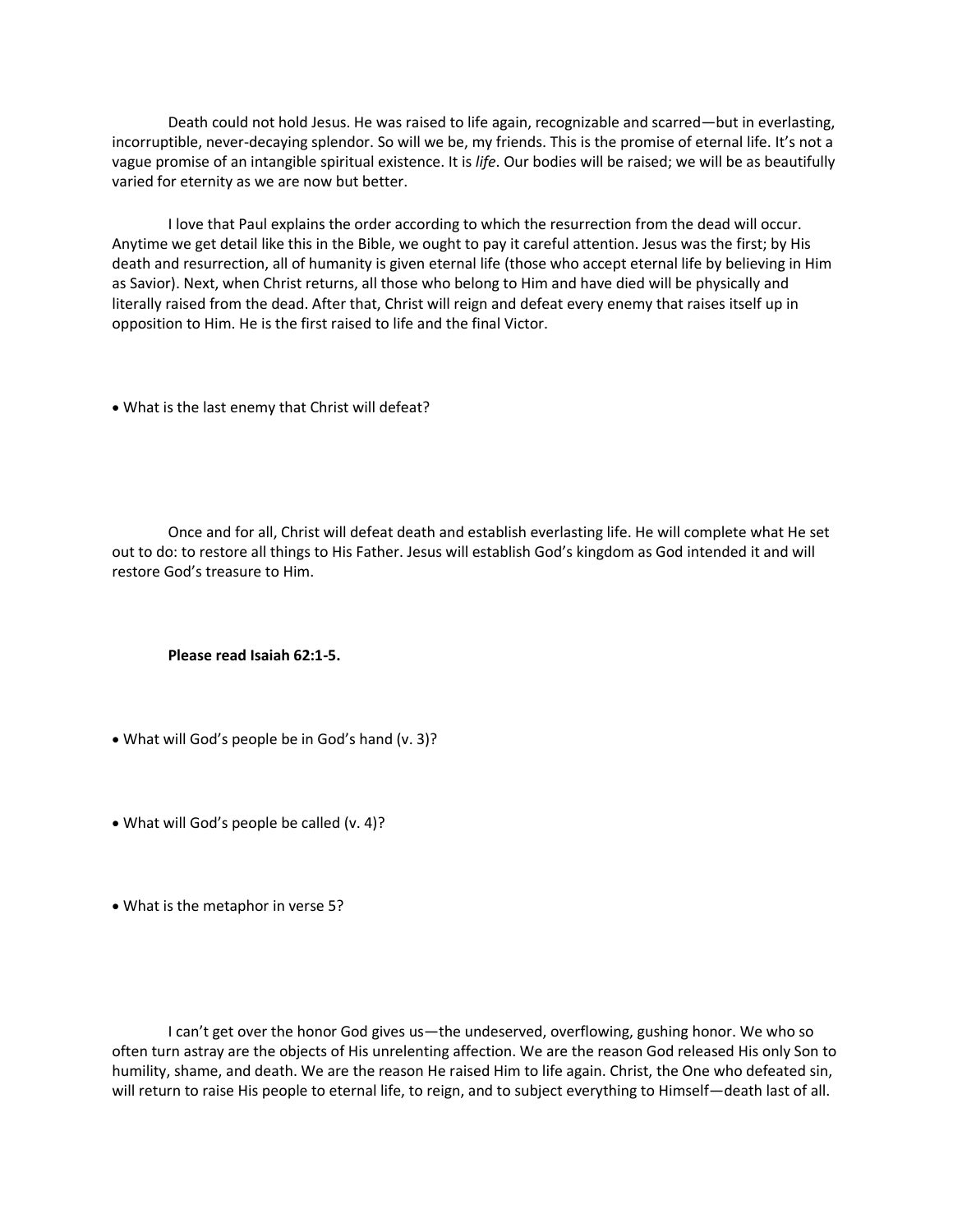At that moment, earth and everything in it will be restored to the life God intended for it. At that moment, we will be forever alive in God's presence, living in His holiness as a beautiful bride who causes her husband to rejoice over her. Jesus, as the First, will cause everything to return to the beautiful splendor God gave it at the beginning.

#### **Please read Isaiah 62:6-12 and Revelation 22:12-20.**

- What is the job of the watchmen in Isaiah 12:6-7?
- Why did Christ send His angel to testify to John (Rev. 22:16)?
- What do the Spirit, Christ's Bride, and the one who hears say in Revelation 22:17?

Christ revealed all that He did to John in the book of Revelation because He wanted His church to know what to expect. Furthermore, He wants us to watch and to pray for His return. Similarly, in Isaiah, we see the watchmen praying for God to fulfill His promise. They "take no rest," and "give the LORD no rest until he completes his work." Do you hear that longing in these verses? This longing is not just directed from God's people to God; God also longs to bring His promise to completion. He wants His people to pray and petition Him to return and restore all things—to deliver according to His promise. He wants His people awake, watching, and praying in accordance with His Spirit. He longs for us as we long for Him.

- According to Revelation 22:12, what will Christ bring with Him?
- What is Christ's recompense in Isaiah 62:11-12?

The Lamb will return and bring reward with Him for those who have endured and persevered in His Name. But notice what Christ's own recompense is in Isaiah 62:11-12: it is His own holy people. We are Jesus' reward, and we will come with Him to reign as He puts all things under His feet in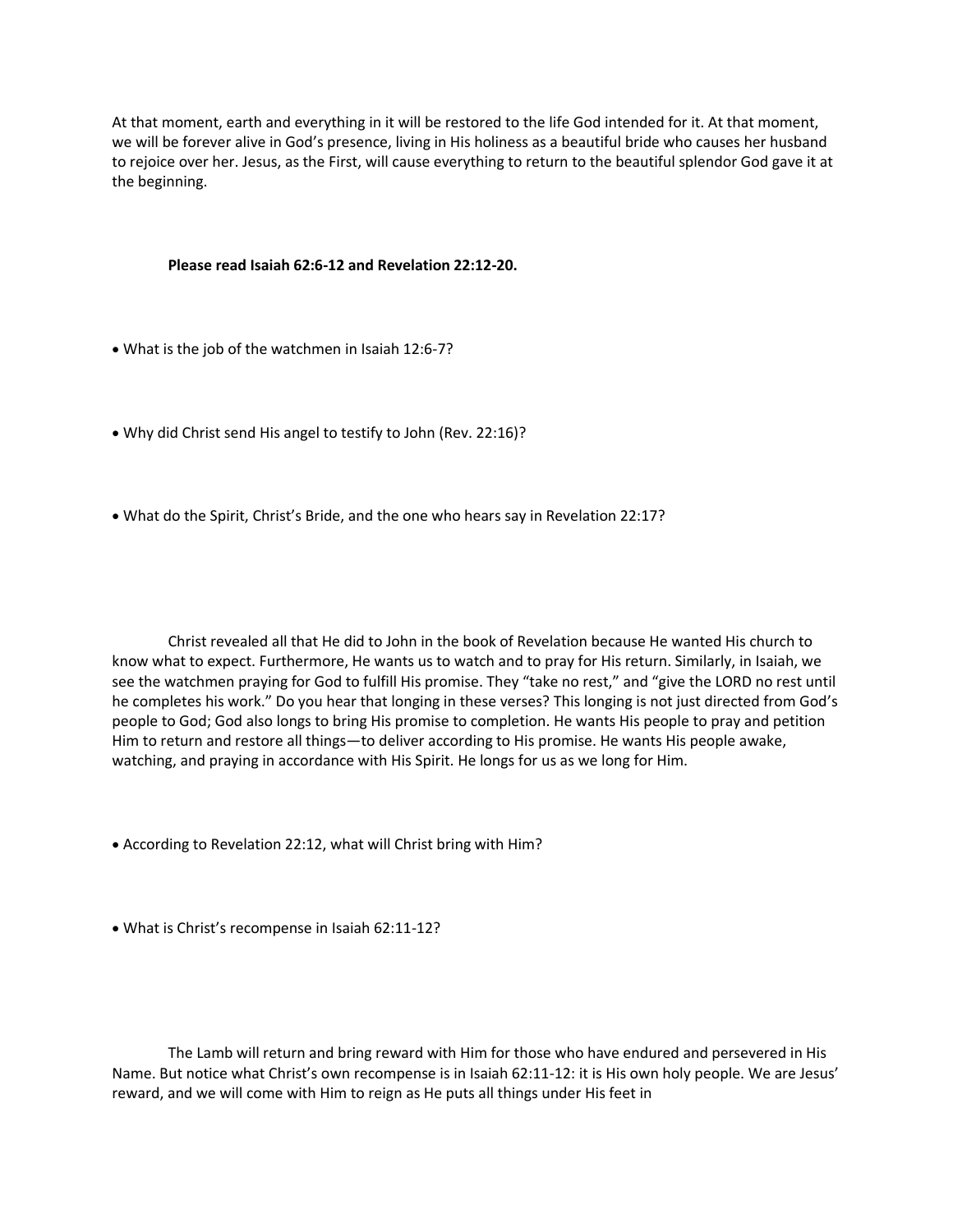subjection to His own authority and restores the world to God's intended and desired state. Jesus rewards His own, and His own are His reward. Oh my, the honor to be called the reward of the King of kings. Indeed, the Spirit and the Bride say "Come, Lord Jesus."

**Consider:** We marvel at the power of Christ's resurrection—and rightly so. But what is even more amazing is that that is just the beginning. When Jesus returns, He will finish what He started and raise all of His own to life again. He will bring final restoration, righteousness, and rule to this world and to the people for whom He longs. Our hope is not in this world or in those within it. Our hope is in Christ Jesus alone, for He is First—and He was raised to eternal life to give us hope for what we have *in* Him.

**Pray:** *Maranatha, Lord Jesus. Come quickly.*

#### **Day 4**

#### **The Last**

*"The Scriptures tell us, 'The first man, Adam, became a living person.' But the last Adam—that is, Christ—is a life-giving Spirit. What comes first is the* 

*natural body, then the spiritual body comes later."*

1 Corinthians 15:45-46

• Fill in the blanks for Revelation 22:13:

"'I am the Alpha and the Omega, the First and the  $\frac{1}{\sqrt{1-\frac{1}{n}}}$ , the Beginning and the  $\frac{1}{\sqrt{1-\frac{1}{n}}}$ ."

Certainly Christ is the First and the Last, the Beginning and the End as it applies to all time and purpose. Yesterday we studied how He is the "first of a great harvest of all who have died." Jesus was the first One raised to life, and all those who belong to Him will one day rise triumphantly over death as He did. Today we'll see a little of how Christ is also the Last.

**Please read 1 Corinthians 15:35-49.**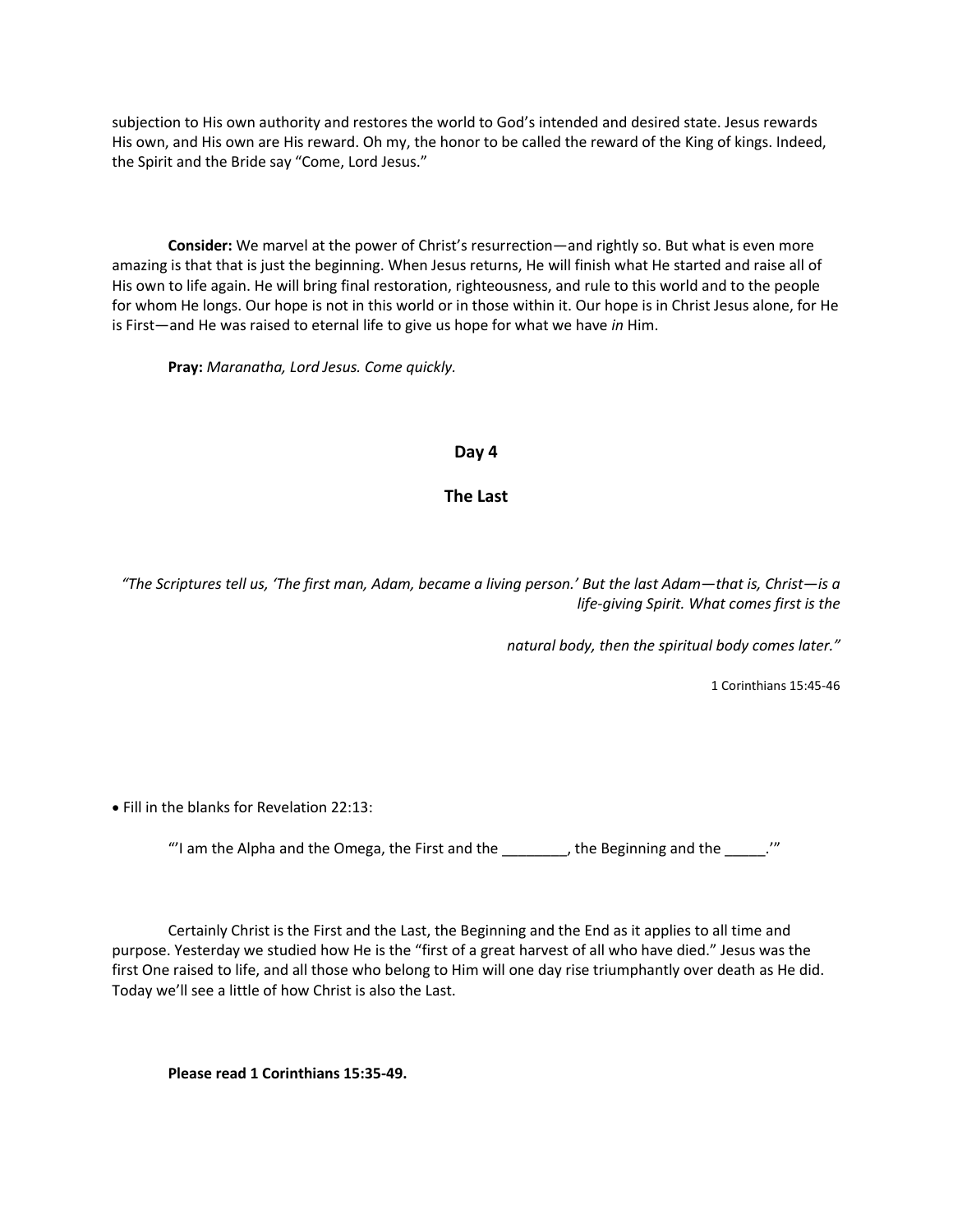- What is the question that Paul addresses in these verses?
- Why do you think Paul thought it was important to discuss the reality of the resurrected body? Why is it important for us now?

Christ is the first of all who will someday rise to eternal life. But what does it mean that He is also the Last?

**Christ is the last Adam.** There are two types of birth a person can experience. The first is natural birth we all experience as it was set forth in Genesis. All humanity is physically descended from Adam, and when he sinned, he passed that on, too. So to be born in the natural state is to be born of the flesh and to be inherently sinful.

#### **The second birth is as described in John 3:3-8. Please read it.**

Most of us are familiar with the account of Nicodemus' conversation with Jesus. Christ explains spiritual rebirth, experienced only by those who accept God's gift of salvation through Him. In this, a person is born of the Spirit and is no longer bound to the rule of the flesh. He or she can therefore inherit spiritual things. Paul says as much at the end of 1 Corinthians when he says that no one can inherit the Kingdom of God with a natural body.

Spiritual rebirth gives us a new ancestor from whom all in the family of God are descended: Christ. Just as Adam represented all of sinful humanity who descended from him, so Christ represents all of those who accept His salvation and are reborn into the family of God. He is the last Ancestor—the last Adam—from whom all in the human race may be reborn. From Him can descend a new people—those born of the Spirit of God who stand righteous before God because of the blood of Christ.

**Christ has the final say.** When Jesus returns, He will triumph over the last enemy—death that was brought by sin. We studied this yesterday as it pertains to the finality and closure He will bring to all of God's creation by restoring it to its intended condition. God subjected everything to Christ's authority (except, as Paul says, the Father Himself) so that Christ can restore the order that God wants and bring glory to the Father, raising Him above all else. Christ is God's Final Word.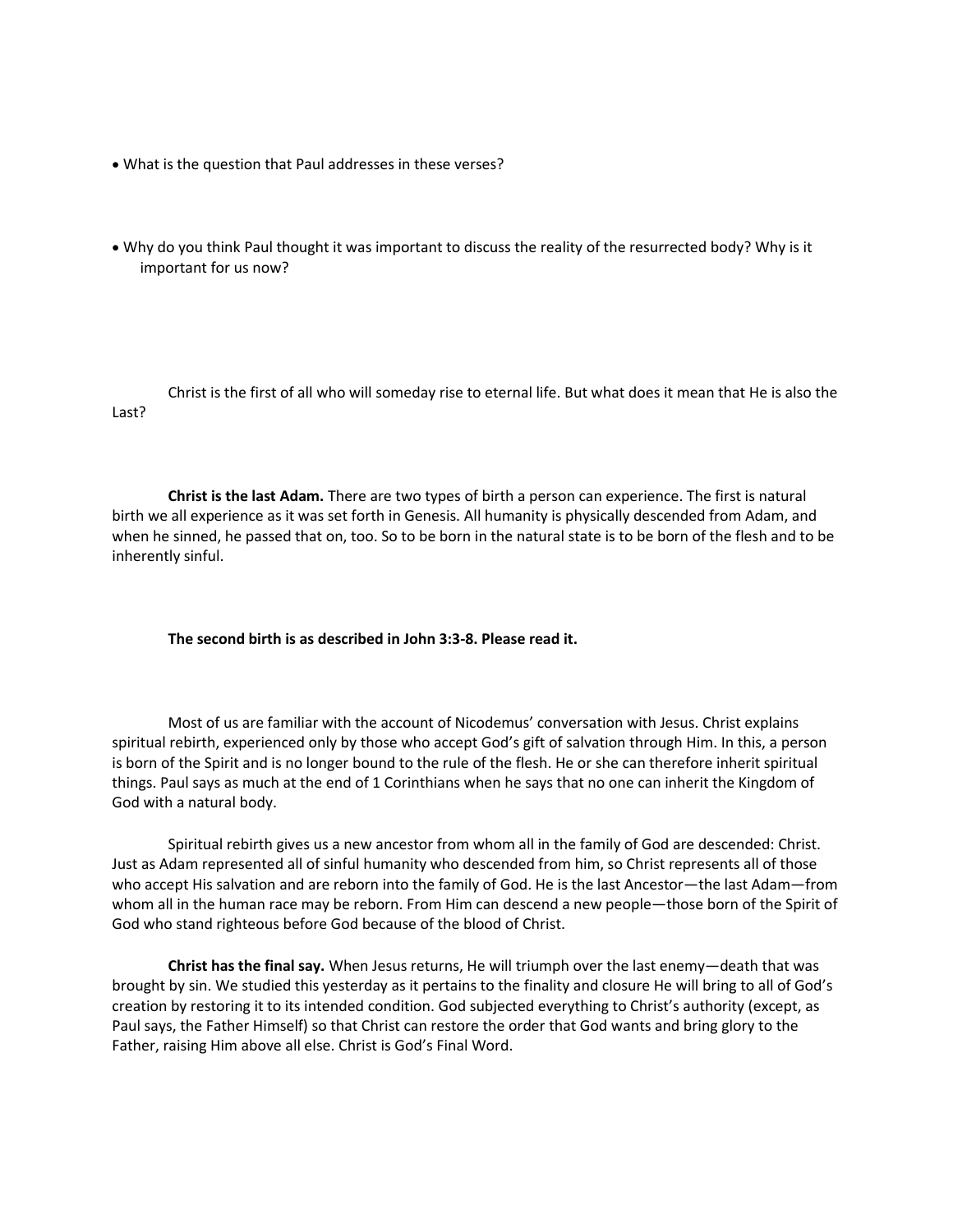Now let's briefly consider why Paul thought it so important that the Corinthian church would understand the bodily resurrection of believers. I really had to pause to think about this because Paul gives it quite a bit of sharp-witted attention! I think we can confidently say that at least part of the reason is because, as those who will experience resurrection like Christ did, we need to know and be confident in that for which we hope. God never keeps His children completely in the dark; He wants us to know His plans and be confident in them. We are ambassadors of the hope of salvation to the world—and we can't share it if we don't understand it!

Furthermore, I think Paul thought it was important for the Corinthian church to understand that their (and our) bodily resurrection will be a glorious display of the fullness of Christ's power over death. If our natural bodies were completely forfeited to death, Christ would not have fully defeated death. But we will be raised with Christ, and we will be made *like* Christ (Rom. 8:29, 1 Cor. 15:49). So what will these bodies be like, according to 1 Corinthians 15?

- **Our bodies will be our own—but better**. Paul almost laughs at the Corinthian church in verse 36 when he raises their question of "What kind of bodies will they have?" Our bodies, he says, will be in like kind to what they are now. In death, the body is a "bare seed," that will give way to the glory of the full plant when God raises it from the dead. It won't be an entirely new species but will follow according to the seed that died.
- **Our bodies will retain differences and variety.** As Paul lists all of the different types of bodies that belong to other species, we can remain confident that our bodies will retain their human "standard," so to speak. But even more exciting is that they will remain unique and identifiable. When Jesus appeared after His resurrection, He was recognizable—and He even retained the scars on His hands, feet, and side. Such gives us confidence that we will still be distinct displays of our Creator's creativity.
- **Our bodies will be glorious.** Paul uses the word "glory" six times in verses 40-41. Our bodies will be raised with a glory that is unique to the heavenly body. I think the lack of detail about that glory is exciting; our imaginations can't do God's glory justice anyway! But I think we can confidently know that whatever He glorifies will be breathtakingly beautiful.
- **Our bodies will not decay.** Part of the glory of the resurrected body is that it will never again decay. This doesn't just pertain to death but to all breakdown and deterioration. The older we get, the more thankful we will be for this promise!

**Consider** Christ as the First and the Last. He is the absolute fullness of God; there is nothing lacking in Him; and there is nothing that can stand against Him. Consider also that He wants you to be encouraged about your inheritance in Him—eternal life in a heavenly body.

**Pray:** Thank God that He cares to leave you details to fuel your hope and encouragement. Thank Him that He has such wonderful plans for you, His beloved child.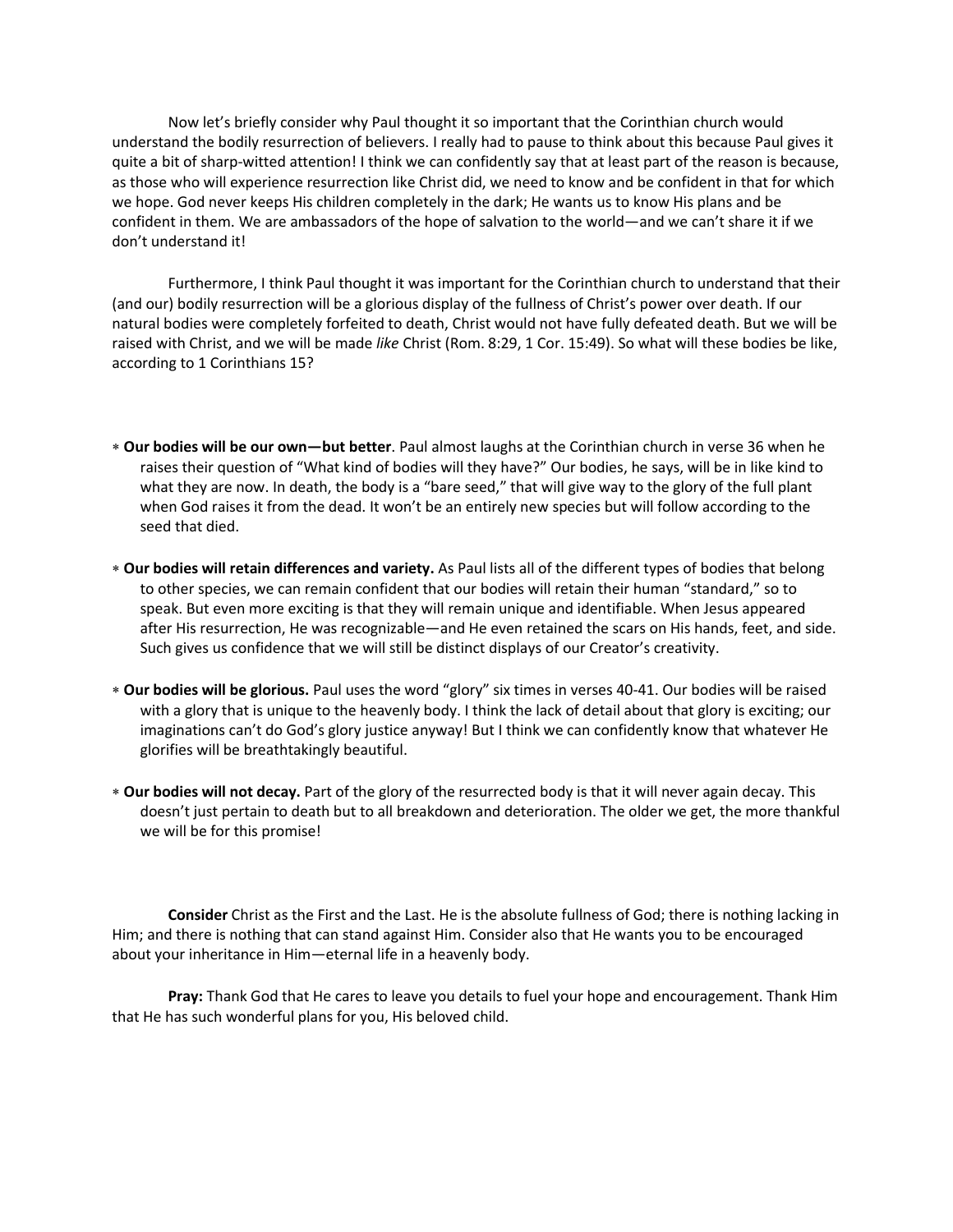#### **Day 5**

#### **Caught Up**

*"But let me reveal to you a wonderful secret. We will not all die, but we will all be transformed!"*

1 Corinthians 15:51

Yesterday, I asked why understanding the resurrection of believers is important for us. We answered that question with several reasons, mostly stemming from the fact that we should understand the hope we have in Christ. Today, we're starting our study with another answer to that same question.

#### **Please read 1 Corinthians 15:50-58.**

• Why is it important that our bodies be changed and resurrected to *life*?

• This is so necessary that even those who haven't yet died will be (choose one):

justified **forgiven** foreix changed

When Christ returns, He will put an end to death, decay, and all corruption. As those who will inherit the eternal kingdom and rule by His side, we need to be brought into the same glorified state as our King and His Kingdom. This is one of the great mysteries of the Bible, and sparks no lack of conversation and debate. I'm talking about the differing points of view concerning the rapture of the church, the tribulation, premillenialism, postmillennialism, and amillennialism. Now that we've identified the elephant in the room, I'll simply say that we're not going to enter into any debate here. I don't think it's an unworthy conversation, but this is not the place for it; nor am I the one to lead that conversation. For us today, we're going to concentrate on the promise of being "changed" as Paul excitedly shares that "wonderful secret" with his readers. To better understand that change, let's also read some of 1 Thessalonians.

**Please read 1 Thessalonians 4:13—5:11..**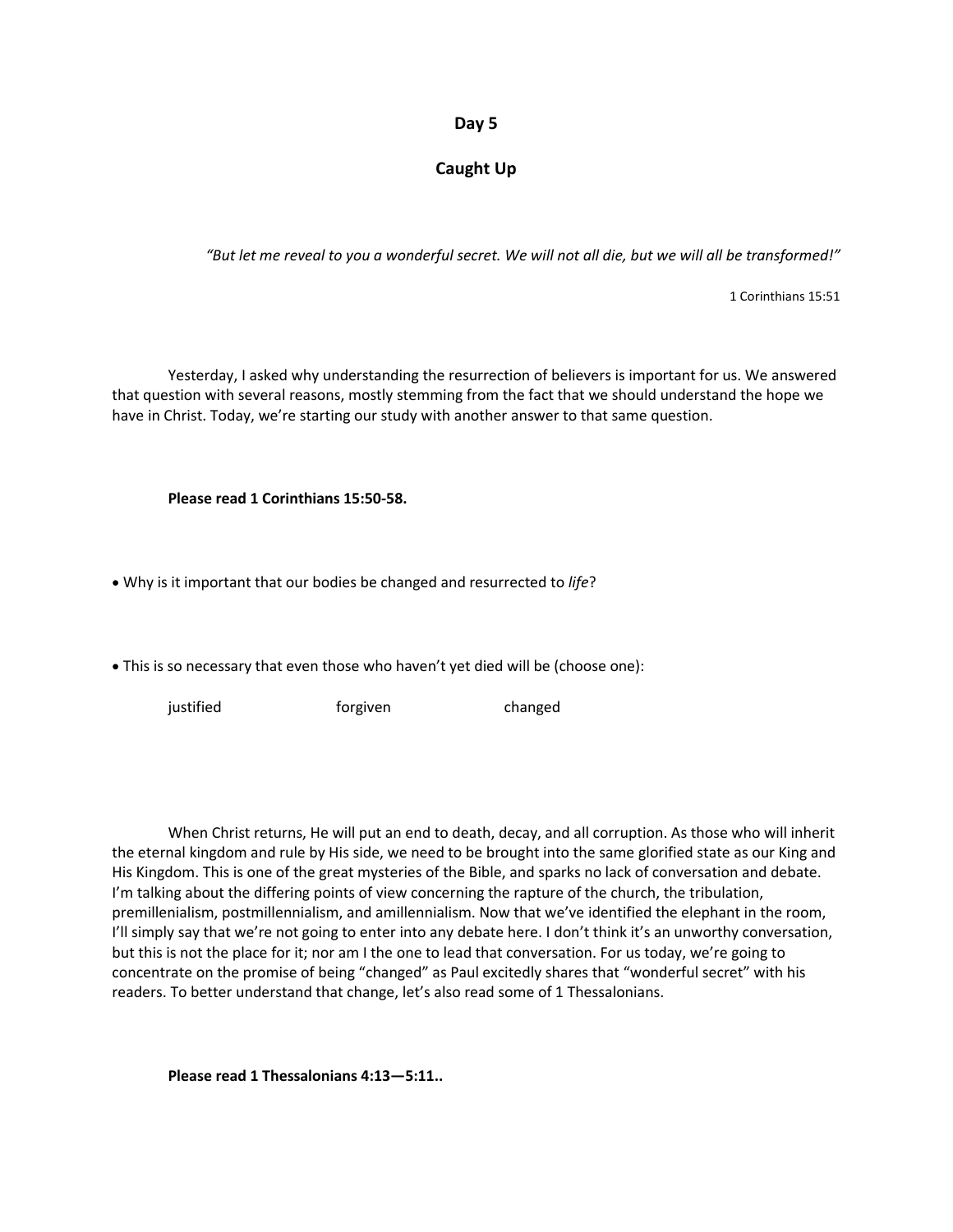• What will be the signal, so to speak, that Christ has come to raise His people to eternal life and transform the bodies of those still alive?

• How quickly will it happen?

• Fill in the blanks for 5:2, 4

"For you know quite well that the day of the Lord's return will come \_\_\_\_\_\_\_\_\_\_, like a \_\_\_\_\_\_\_\_ in the night."

aren't in the dark about these things, dear

brothers and sisters, and you \_\_\_\_\_\_ \_\_\_\_\_\_\_\_\_\_\_\_\_\_\_\_\_\_\_\_\_\_\_ when the day of the Lord comes like a thief."

• What are we, as Christ's people, to do then (vv. 6, 8, 11)?

Those who are alive at the time of Christ's return will indeed be changed—and so quickly that it's virtually imperceptible. They—or *we,* because we don't know God's chosen day—will hear the shout of an archangel and the blast of the last trumpet, announcing the return of Heaven's King. The dead will rise from their graves, and those who are alive will be changed in an instant; all will be caught up into the clouds to meet Jesus. The Greek word for "caught up" here is *harpazō*, and it indicates a forceful "snatching." Christ will come to decisively claim His own. We will never again be separated from Him but will be with our Lord forever. That's something to look forward to! But as Paul found it necessary to encourage the Thessalonians with this truth, many of us could also use some encouragement.

I love what Paul says next in 1 Thessalonians 5. While that day will come as an unwelcome surprise to those who do not believe, it will not be such to those who are in Christ. Although we don't know the day or the hour, our security and our safety are in Christ; His return is occasion for joy and anticipation because His return means our salvation and eternal life. Its imminence is our encouragement, not our fear.

So, Paul says, as children who walk in the light of Christ and not according to the darkness of this world, we ought to be living as children of light. We must be "alert and clearheaded," living under the protection of our faith and love in Christ. So also we have to protect our minds with the confidence of our salvation. As we see this world continue on in darkness, our hope is in the salvation that Jesus brings. It is not